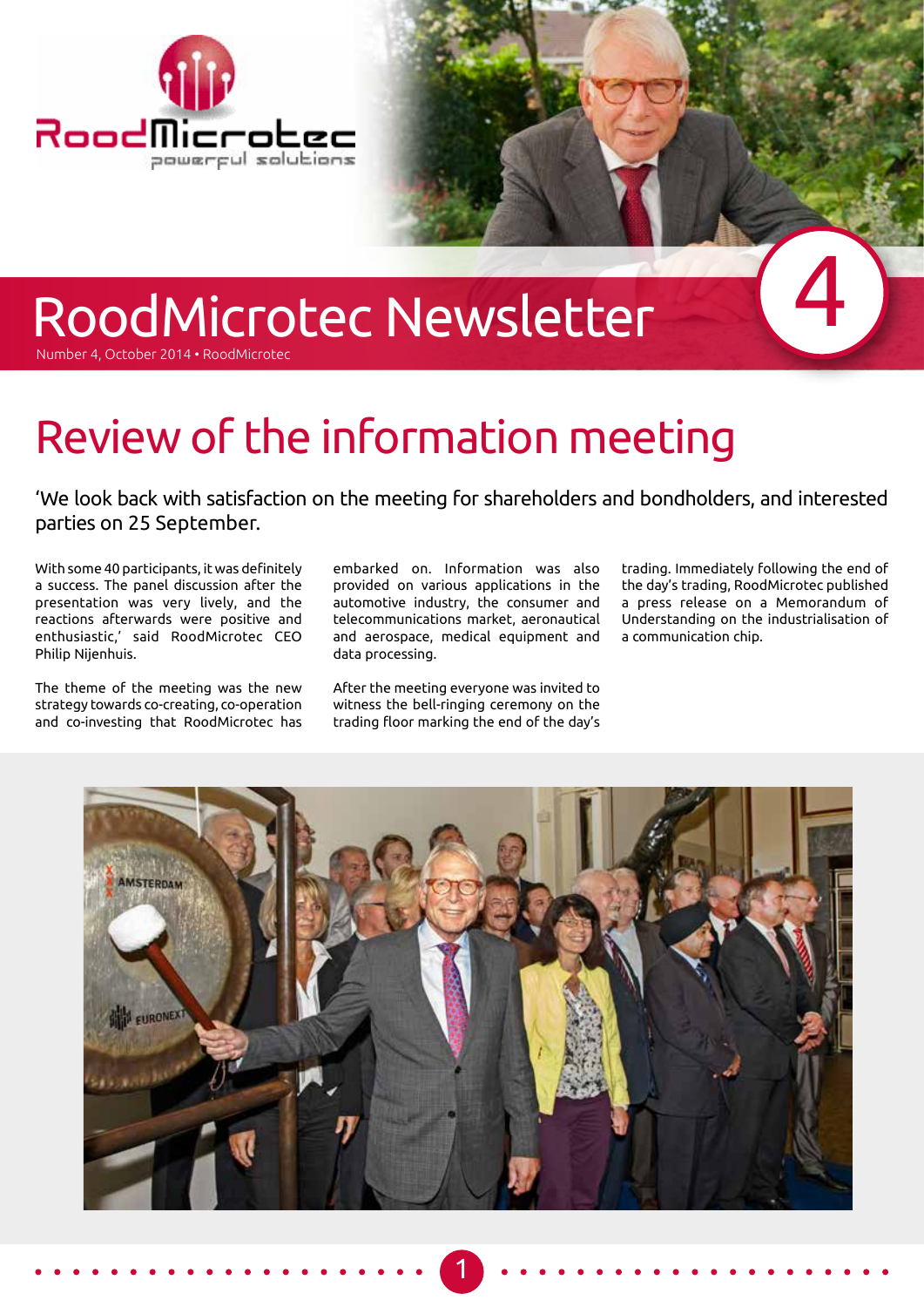### Co-creating, co-operation and co-investing

#### We have transformed ourselves from a pure testhouse into a semiconductor company for new applications.

Where in the past everything revolved around equipment and the operators, we are now focusing on finding solutions and offering a complete product based on integrated services throughout the lifetime of the product/chip.

In this way, we will contribute more actively to new product development (co-creating and co-operation), which will result in recurring sales and in long-term projects that yield stabler, more predictable and less cyclic sales.

The majority of the headcount is nowadays of engineering degree level or similar. And our customers base is also completely changed. We used to supply a few major IDMs, but now our main customers are Fabless Companies and OEMs like Philips, Siemens, Bosch and Porsche.

The new strategy also means co-investing in new and promising projects, which is also aimed at breaking through the ongoing lending restraint in the financial markets.

#### *Examples of co-creating*

1. A customer has a dream to develop a product based on physical and/or medical insight. RoodMicrotec makes a proposal with design partner on how to bring the product to market using its eXtended Supply Chain.

2. A customer has an existing proven design, but no idea how to set up the supply chain for this product. RoodMicrotec can provide a solution.

#### *Examples of co-operation*

3. A certain customer has no access to the market yet. RoodMicrotec offers – on condition of a long-term contract – to make use of its market position to promote this product.

4. RoodMicrotec is already handling the supply chain for a specific customer, but the customer is losing market share with his product. RoodMicrotec can redesign the product to reduce the price.

#### *Examples of co-investing*

5. In this case the customer has his own product. Based on a supply chain agreement for the chips worth several millions RoodMicrotec will handle the entire engineering investment which will pay itself back in the course of the long-term contract.

6. Another customer who has his own product. A cost reduction program (continuous improvement) of 200k EUR has been set up, resulting in a cost price reduction of 30%. Costs (investment) will be recouped in the course of the long-term contract (several million devices).

'These are all examples of promising projects, but these projects have longer lead times, because we perform engineering work and invest before we start generating significant sales.

This means that the anticipated sales growth will not materialise immediately, but after a period of time. The pipeline has to be filled first.'

'The Memorandum of Understanding on the communication chip is a concrete example of the co-operation aspect of our new strategy. The device can be used in a number of advanced electronic applications such as smart metering, home, building and industrial automation.

With ultra low power consumption, it allows wireless communication between 'things' (objects, products, equipment, systems) and between these things and humans, as envisaged in the EU initiative 'The Internet of Things' (IoT).

The chip complies with the ZigBee standard, the leading standard for short-range wireless connections.'